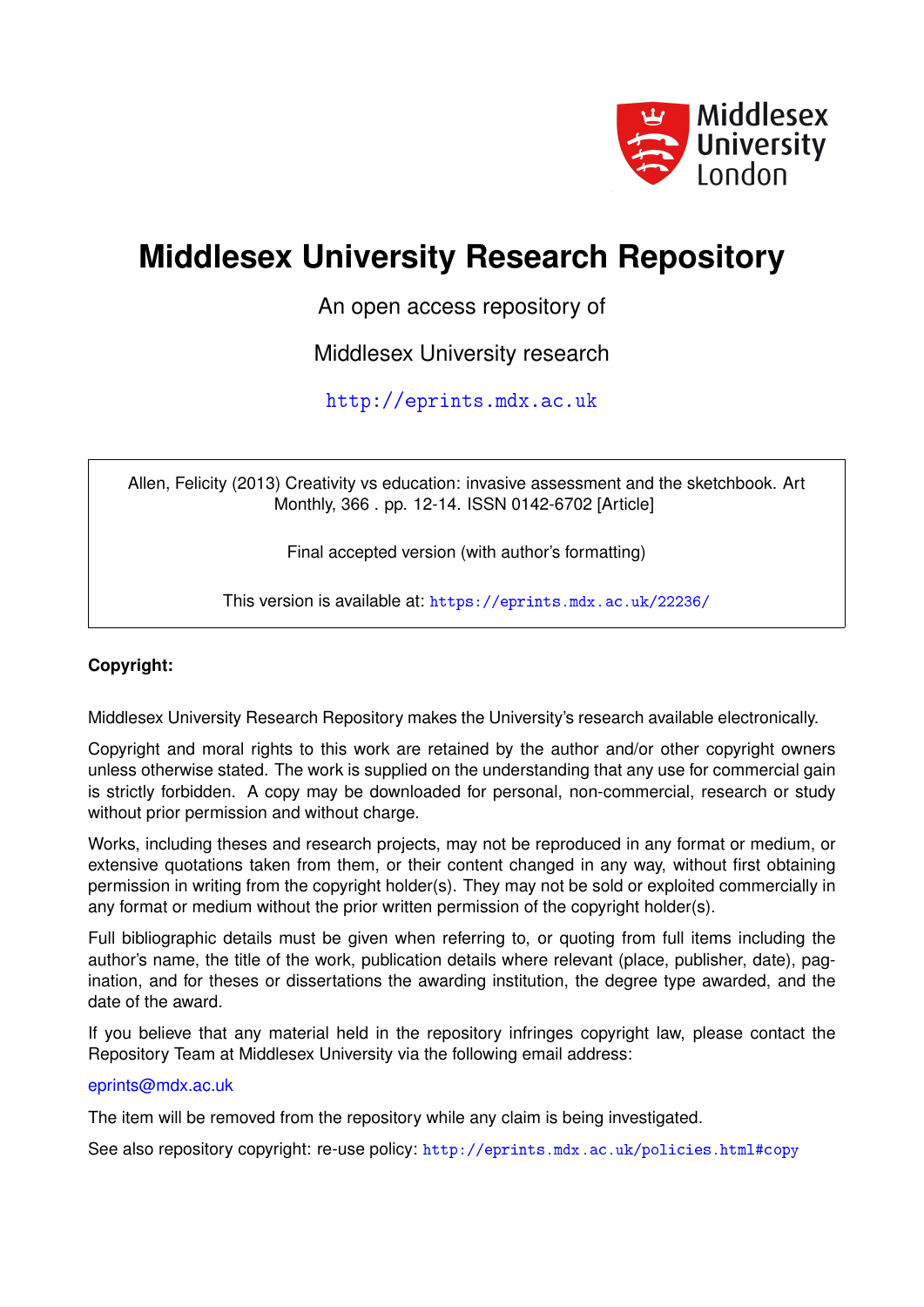# SUBMISSION 5.ii, listed on page 15

#### **Invasive Assessments, Surprise and Performing the Self in the Sketchbook**

#### **Felicity Allen**

'…that's what keeps me in the studio, the not knowing part and always being surprised.'1

A contemporary artist's sketchbook, I want to suggest in this essay, is frequently an intimate laboratory through which to repeatedly become and perform an artistic self and through which to learn to become that self; that is, to develop a practice. Shifts in how sketchbooks are used could be tracked according to the prevailing identity of the artist as she or he lives their life, as well as the identity of the art product.

As the sketchbook hits a kind of crisis related both to its ubiquity and its archaic form, it is transformed by commerce, conceptually and as a medium, to turn the Joseph Beuys dictum 'everyone is an artist' into 'everyone can be commodified to simulate becoming an artist'.

I am writing from my own experience of keeping a sketchbook, as well as looking at other contemporary artists' and students' sketchbooks. I am using the word 'sketchbook' to suggest a wide variety of note- and sketchbooks that include many types of text and image, and contribute to different stages in the production of art.

#### **The sketchbook and art education**

 

How does a sketchbook function in education, in learning and in the production of oneself as an artist (or independent thinker)? How are educational structures teaching us to develop as we produce sketchbooks?

<sup>&</sup>lt;sup>1</sup> Bruce Nauman, 'Setting a Good Corner', *The Studio Reader*, eds. Mary Jane Jacob, Michelle Grabner, University of Chicago Press, 2010, p.66. From an interview with Bruce Nauman conducted for the documentary series Art:21 – Art in the Twenty*first Century* (2001), originally published in the companion volume of the same title (vol.1, 2001)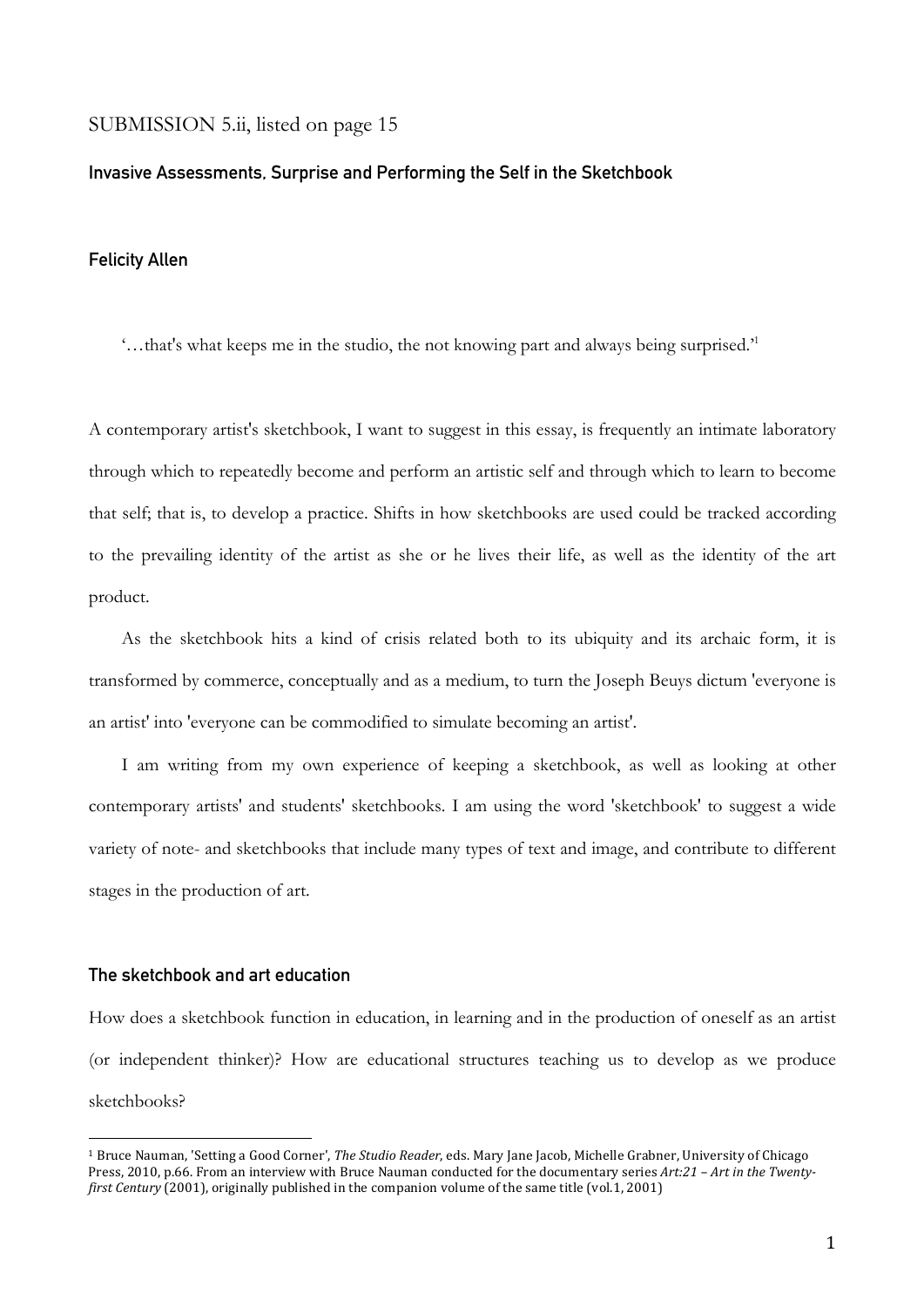In Britain, producing a sketchbook is a curriculum requirement in the study of art in both school and higher education and, in different ways, becomes part of the assessable work a student produces. The crisis in the British education system has been well documented, as the citizen / student is repositioned as the consumer / student.<sup>2</sup> As educational institutions enter the market, the purpose of education is contested, and with this contest come challenges to long-standing, nation-building concepts of the individual, self-realisation, social mobility, dissent and knowledge itself. Public educational assessment is an intrinsic part of the shift to the market, promoted by the government as ensuring public value for money and offering consumer choice, while teachers and lecturers experience it as ever-increasing administration and drudgery.

Both to educators and to students a sketchbook is frequently seen as a site of creative learning, although, of course, 'creativity' is a concept with political form. As Pen Dalton has noted, educational priorities of certain art courses in UK higher education match the business imperatives promoted by the Confederation of British Industry; these she cites as 'Initiative, self-motivation, creativity, communication and teamwork'. She suggests 'the paradigm of postmodern economic man is the playful, creative, risk-taking, entrepreneurial artist.'3

Reinforcing this, the collective Radical Philosophy noted in a journal editorial that the demand now is for workers 'with uniquely individual abilities'. Creating a picture of the endless networking and socio-cultural performances of the self a 'flexible' worker must operate, the editorial states that the 'self is no longer a place of retreat but a productive force,' and a flexible worker must 'maintain a good mood in order to appear creative and original – survival depends on it.'4

How, then, is a sketchbook's assessment by an educational institution affecting the production of the self as a creative but potentially dissenting individual? To understand the ways in which sketchbooks operate as performative manifestations towards becoming an artistic self, one can take as

<sup>&</sup>lt;sup>2</sup> Regarding art education, see many texts included in my own book *Education* (MIT / Whitechapel, Documents of Contemporary Art, 2011), for instance, Pen Dalton, extracts from *The Gendering of Art Education* (Milton Keynes: The Open University, 2001).

<sup>&</sup>lt;sup>3</sup> Pen Dalton, *The Gendering of Art Education* (Milton Keynes: The Open University, 2001) 66-76; 110-11.

<sup>&</sup>lt;sup>4</sup> I am not suggesting here that the 'self in a place of retreat' is imagined as somehow other from and uncomplicated by social and economic realities. Radical Philosophy Collective, extract from 'The University and the Plan: Reflections from Vienna', *Radical Philosophy*, no. 162 (July/August 2010) p.1.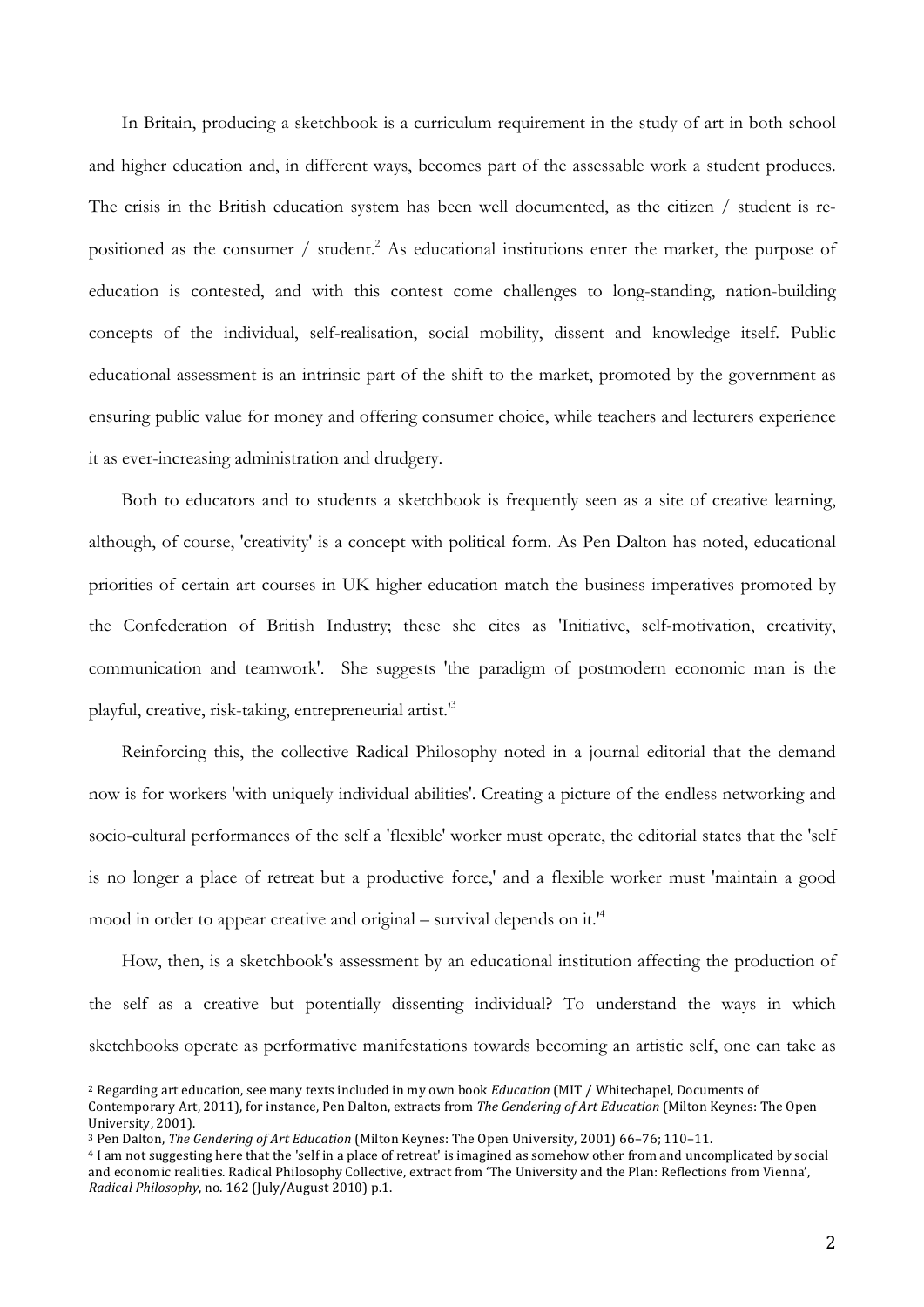an example the early notebooks of the artist, choreographer and film-maker Yvonne Rainer. She kept these when she was making the transition from school to university. The first, from 1951 when she is a teenager at college, opens with a description of an argument with a teacher about what and how the students should be taught. She goes on to vividly describe what it feels like - physically and emotionally - to be her. She determinedly digs below the surface of her feelings in writing about them. More than fifty years later, in a 2009 interview with Robert Storr, Yvonne Rainer comments about the dance, *Trio A*, that she choreographed in 1966 and in which she was filmed performing in 1978:

'One of the main characteristics of this dance is that the gaze of the performer never looks directly out at the audience. ... I refused to look at the audience, so the gaze becomes inward ... '5

While her concerns fit with the aesthetic, political and social concerns of the period in which she developed and performed this dance, the comment could equally be applied to the work of her notebook. Essentially it is a similar position. Watch Rainer's films to understand that actually her notebook is also a place to form arguments, to practise writing and form an artistic self; it is absolutely possible to see this early notebook, which might be dismissed as a teenage diary, as an experiment in writing that contributes, say, to the film *Lives of Performers* that she made twenty years later in 1972. The voice and experimentation develops: in 1972 her notebook becomes a dream diary, combining elements of fantasy and realism with a self-conscious awareness of the position of the narrator, seeking potentially a Freudian reading between the lines of not just the story but its telling. While its intention may have been partly therapeutic, Rainer is practising the art of storytelling as well as writing. A sequence in the film shows a man in a relationship with two women. He is at the centre. The sequence uses voiceover which is directly comparable to the voice of a diary. It is eerie like a dream. The voice is a story-telling voice, describing events and reporting speech attributed to the individuals; the voiceover keeps each individual - either of the two women, the man, or the voiceover - remote from the viewer, making identification impossible. In this sense Rainer's work once again refuses to make eye contact

<sup>&</sup>lt;sup>5</sup> Yvonne Rainer in conversation at Boston University with Robert Storr. Hosted by College of Fine Arts School of Visual Arts on April 9, 2009. Available at: http://www.youtube.com/watch?v=t190iGzcjzY (Downloaded on: 5 May 2012).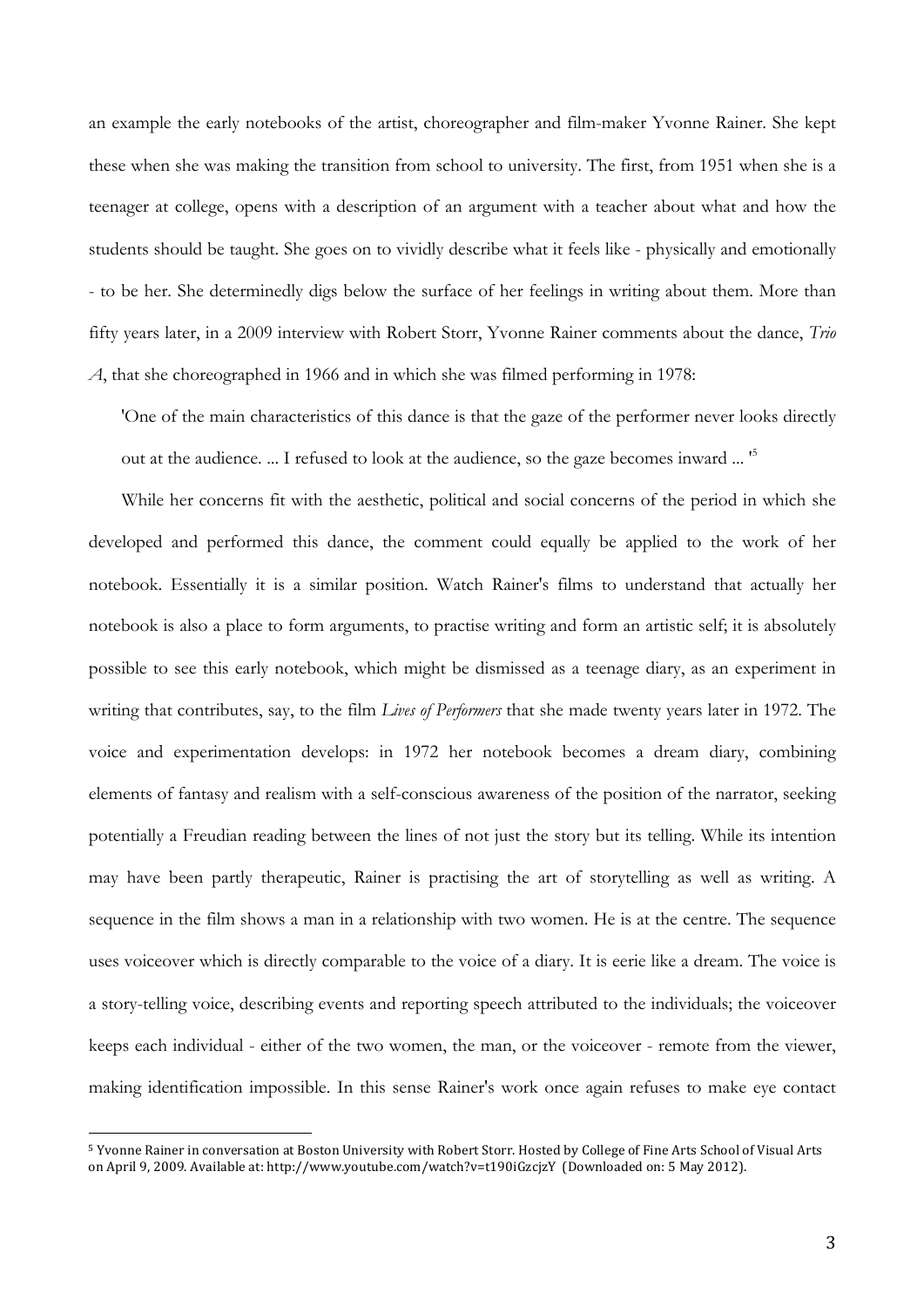with the audience. But this is also characteristic of the self-conscious diarist; her diaristic notebook is a rehearsal both for the development of her artistic self and for the work that she produces.

So let me attempt to distinguish between what Yvonne Rainer does - using her notebook to learn and develop while producing herself as an artistic self, while also learning to write and think as part of her practice; and the idea suggested by the Radical Philosophy editorial, that 'the self is no longer a place of retreat but a productive force'. How is the first 'self' different from the second? Significantly it is different because of the power relations that surround the production of the self. Rainer 'refused to look at the audience, so the gaze became inward.' She argued with her teachers. She transformed real life relationships – whether real-time encounters with her boyfriend, or dream-time encounters – through her notebook work to become material for her artistic productions. In producing her self she was producing her work; she owned it, it was her work from her self, and it was hers to sell. The self that Radical Philosophy describes is the opposite. There is no retreat into a notebook, no practice, there is simply an endless performative round of insecure encounters at gallery openings along with insecure labour relationships. The value of the self produced does not belong to the person producing it but to the potential contractor of that person. The self is reduced to the labour to be exploited by the contractor, in the Facebook model: that is, the Facebook Friend as both the commodity for sale to the advertisers and the unpaid labourer.

Yvonne Rainer argued with her teachers. Self-reflexivity and dissent are integral to developing as a critical and creative, educated citizen. Not just the freedom but also the individual strength to dissent is essential. While it may not appear to be a part of an artist's productions, the possibility for dissent has to be a part of what informs artistic practice. Some would argue that in fact producing a work of art is in itself an action that counters the passive consumerist model. How does this reflect itself in the sketchbooks of today?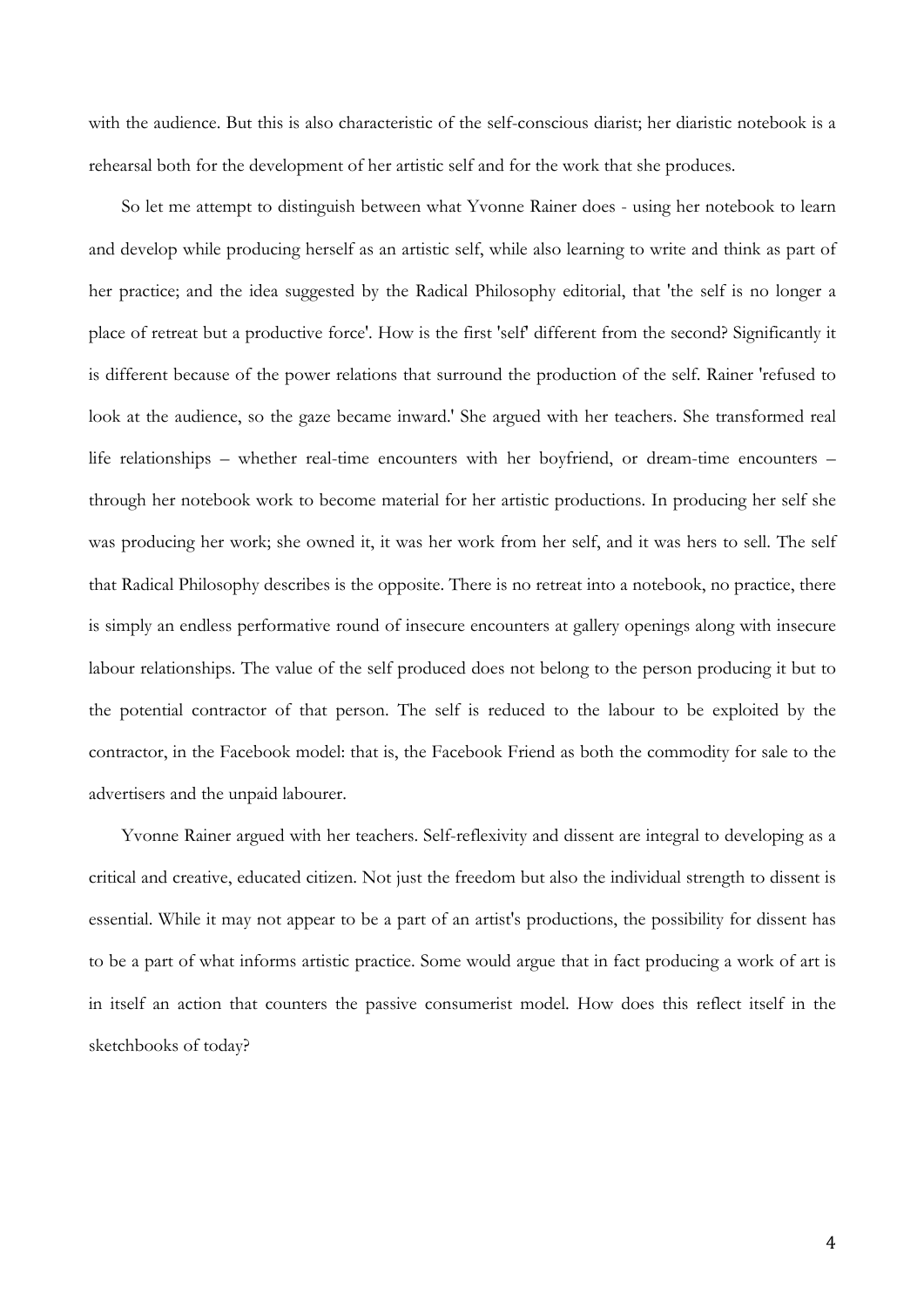## **Sketchbooks and reflection**

Looking at sketchbooks from different sources, archives and working studios, I discovered that, as post-conceptualism has developed, not surprisingly sketchbooks have significantly increased the proportion of verbal text compared with the visual. However, while I could often sense development from one page to another, these pages were not necessarily in sequence and certainly a sense of linear, literal progress was largely absent. The many different types and uses of text were possibly more wideranging than the types and uses of drawings. Sketchbooks seemed to be manifestations of what might be termed creative learning and production. It became clear that drawing and writing frequently overlapped and echoed each other, and that an assemblage of thinking, including quotation and interpretation, was being made. I observed that the artist's signature aesthetic emerged through application as well as content and selection: that, for instance, Michael Landy was always paring down; the language, the handwriting, the drawings and the thinking had a kind of brutalist, possibly punk, poignancy. On the other hand, Cornelia Parker's language and handwriting and drawings all felt fluid; there were stops but they seemed like punctuation to the flow. The contemporary sketchbooks that I looked at usually contained a voice spoken directly to the self which became especially noticeable when the voice told the self off or explicitly reminded it of something: in her cutting books, Tacita Dean expresses frustration with herself and her team from a particular moment when they were filming, or Janet Cardiff and George Bures Miller pull the plug on procrastination: 'Must have drawn this a dozen times. Just start building it.'

I have concluded that, in some sense, the work of the sketchbook is in itself reflexive but not literally decodeable as such. Reflecting on the sketchbook, without a substantial period of time between the making and the review, can be sterilising rather than creative, unless the reflection contains the quality of chance that is an integral component of the relationship an artist (or student) has to their book.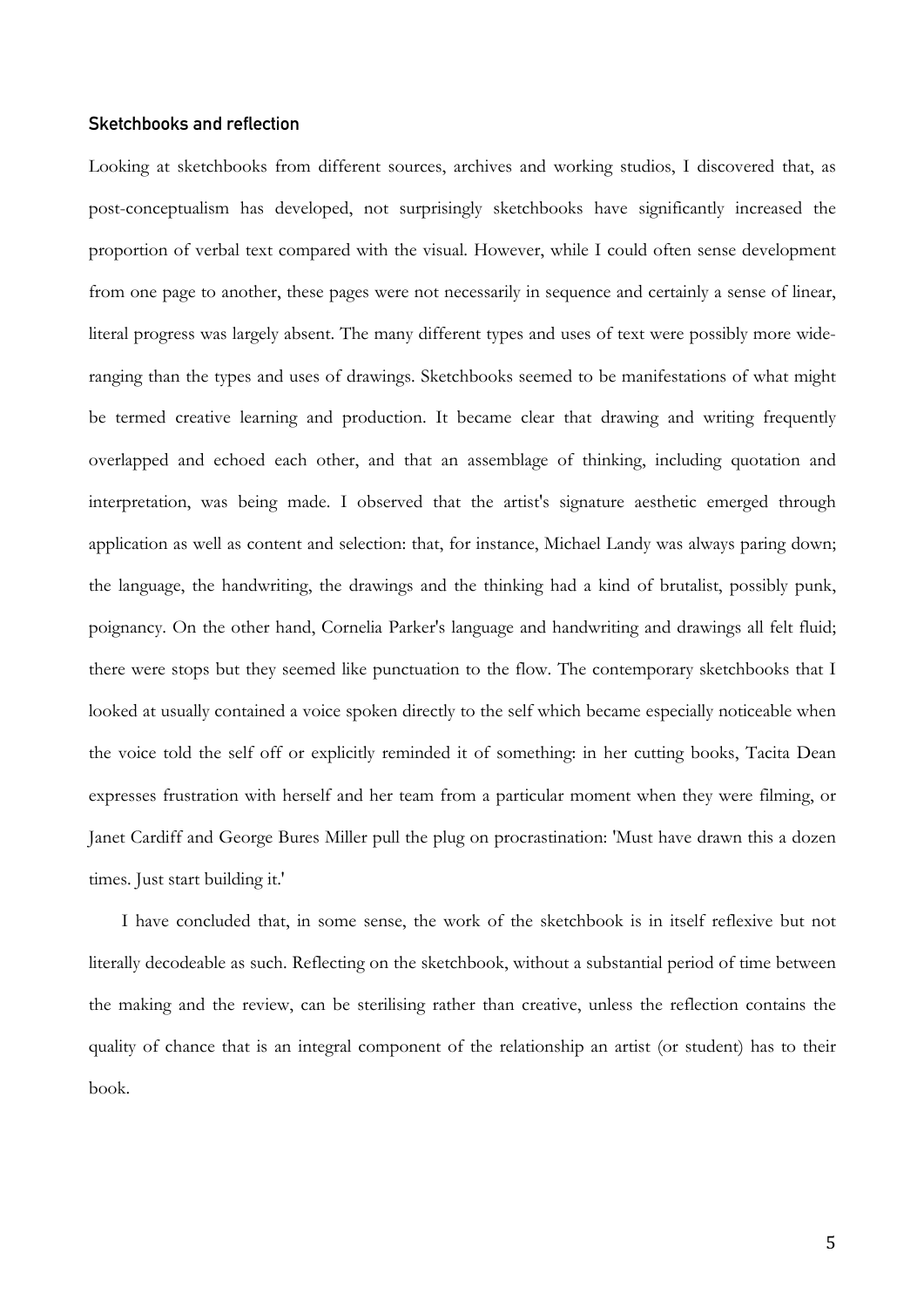# **The standardisation of the sketchbook**

To acknowledge the inherently reflexive nature of keeping a sketch or notebook is significant because of the demand that British school students 'annotate' their sketchbooks in preparation for assessment. The teacher demands a type of uniformity in what a student cohort produces, in the name of fairness for students and in an attempt to contain the impossible weight of administration and assessment that teachers and lecturers now do. An idea that reflection and articulation helps reinforce learning - which it would, for instance, if you were learning to remember the Periodic Table or a Robert Browning poem - has been applied across the curriculum. Annotation routinely means that students look through the pictures they have drawn and write a commentary about their thinking. It is a process of sterilisation through literalisation. Even in higher education schools of art I have examples of comparable demands for uniformity in what are ironically titled 'critical studies log books'. The reflexive, demanding, critical, surprising individual is ruled out.

An example of a school teacher's management of sketchbooks demonstrates the demand that students produce standard format work, although this is certainly not confined to schools; it may not be the fault but is, possibly, the responsibility of an individual teacher. In this London state school all students are issued with the same type of sketchbook. In the front inside cover the teacher staples a standard form. It identifies the dates when she or he has seen the sketchbook, the grades they have given it, and their comments on a particular date. This is an example:

# **GCSE Fine Art Interim Assessment**

UNIT TITLE: IDENTITY

# NAME/TUTOR GROUP

**Current grade**: C/D

# **Target grade:** B/C

Things to do to improve

1 Label all your drawings and experiments. You should explain how you created each piece

2 Stick black and white copy of Picasso 'eye' in your sketchbook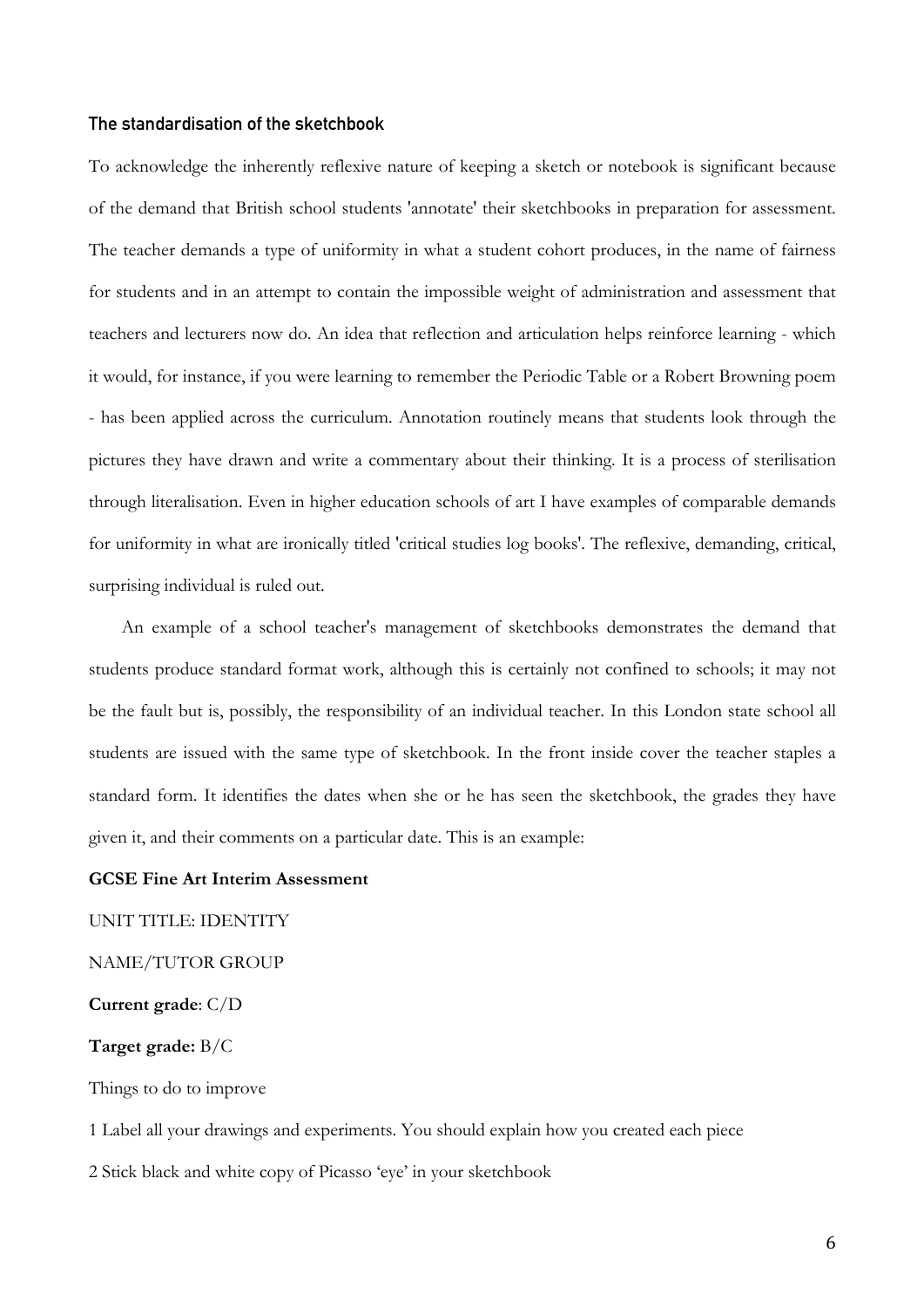3 Draw view through window. Use pencil or pen and add tone

4 Produce more drawings of parts of the face using other drawing materials

**Deadline** for completion of work: (date)

Teacher (signature) Date

You might be reminded of Allan Sekula's famous work *School is a Factory* (1978–80) or even the TED lecture given by the educationalist Ken Robinson. He too identifies the factory as a model for the school, with its regulatory bell ringing to sound the beginning and end of lessons, a production line of intellectual and creative frustration. Robinson says that we 'educate children by batches [that is, by age group] ... as if the most important thing about them is their date of manufacture.' 'We don't grow into creativity,' he says, 'we grow out of it; or rather, we get educated out of it.'6 Given my concern with the student's development of a sense of self, there is a cheap irony in the example I have given, in that the project title is 'Identity'.

#### **The sketchbook as an instrument of academisation**

There are several issues I should like to raise in relation to this. First, there is an issue about what art and artists are. James Elkins writes about the problematic academicisation of the PhD in art, which, he says, demands that the student theoretically critiques their own work. While there is more variation than this might suggest, his comments about ideas of self-reflexivity are important. He writes,

'... self-reflexivity ... is the inescapable end result, and unavoidably the implicit goal, of every program. It raises a fascinating and extremely difficult problem. Historically speaking, artists have not always been very eloquent, or even very accurate, about what they do. Entire movements and centuries of art have flourished without the kind of articulateness that we now value, and if we're honest we should probably say those movements and periods may not have been possible if the artists had been able to write at length, lucidly, with historical and analytic precision, about what

<sup>&</sup>lt;sup>6</sup> Ken Robinson, RSA TED lecture 'Changing Education Paradigms'. Available at:

http://www.ted.com/talks/ken\_robinson\_changing\_education\_paradigms.html (Downloaded on: 1 Oct 2012).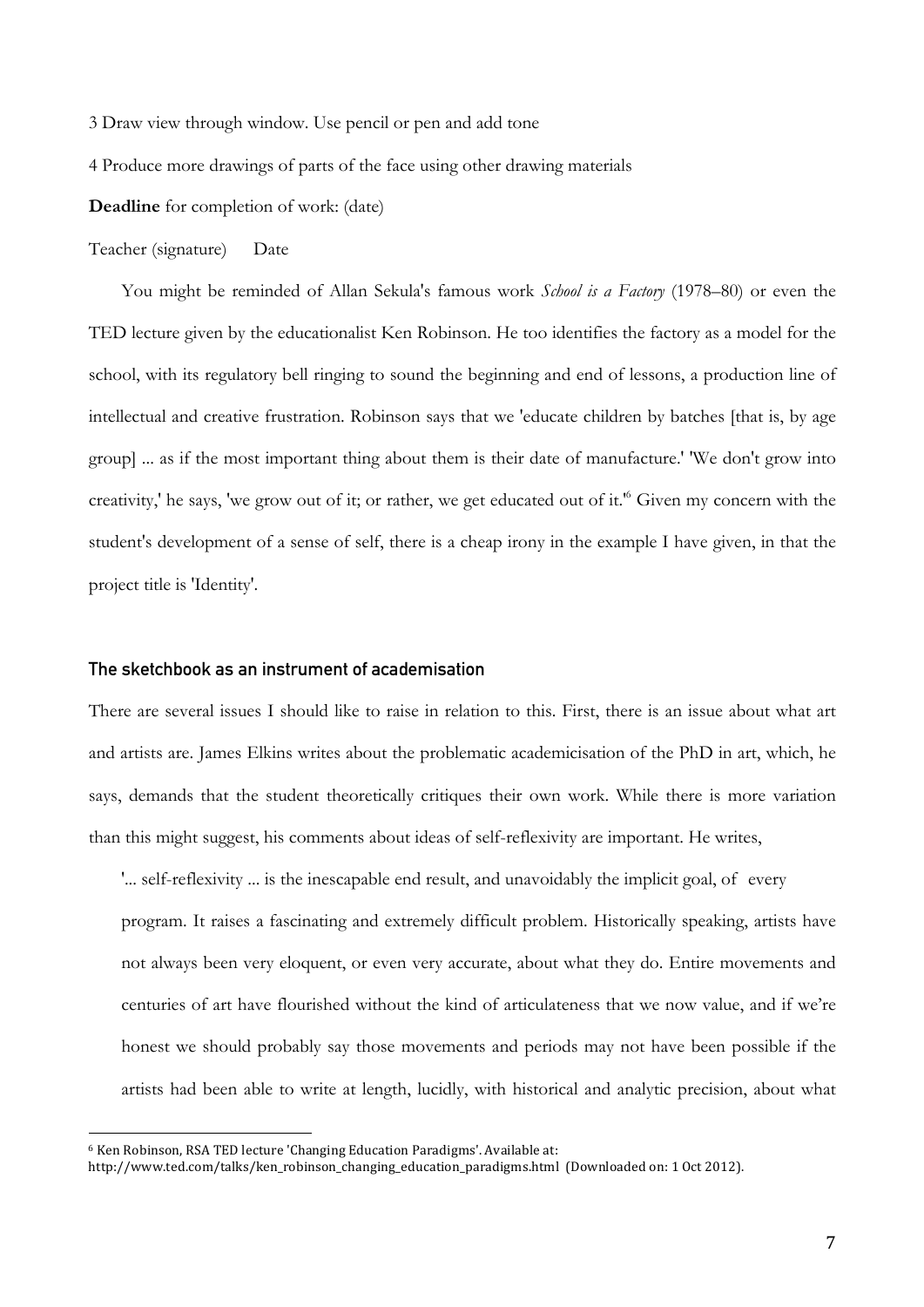they were doing. Some art is hobbled by awareness ... the challenge in studio art education in general, and in PhD programs in particular, is understanding what kinds of art are served by selfreflexivity, what parts of art practice are bypassed in self-reflexivity, and what elements of art making self-reflexivity protects us from thinking about.'7

As part of a Facebook exchange discussing this, John L Tran wrote, 'Reflection about my work, and reflection about myself are different (with some overlap).' I want to suggest that a note or sketchbook, by its very nature, contains the possibility for an artist to produce as yet unmediated stuff that is both the self and the work before one is refined and separated from the other. Crucially it allows for a direct link to different levels of consciousness and, as I have already suggested, the act of making contains the act of reflection.

A second issue in relation to the assessment and standardisation of sketchbooks is about doublethink, as George Orwell so presciently described it.<sup>8</sup> In a section called 'Freedom to Learn' in the current issue of the US journal *Psychology Today*, Peter Gray reports on a research report undertaken by Kyung Hee Kim, a professor of education, which documents a continuous decline in creativity among American schoolchildren over the last two or three decades. Quoting Kim, he writes,

'... the data indicate that "children have become less emotionally expressive, less energetic, less talkative and verbally expressive, less humorous, less imaginative, less unconventional, less lively and passionate, less perceptive, less apt to connect seemingly irrelevant things, less synthesizing, and less likely to see things from a different angle."'

<sup>7</sup> James Elkins, 'Reasons to Mistrust the PhD: numbers 5-7'. Available at: http://jimandmargaret.wordpress.com/ (Downloaded on: 30 September 2012).

<sup>8 &#</sup>x27;To know and not to know, to be conscious of complete truthfulness while telling carefully constructed lies, to hold simultaneously two opinions which cancelled out, knowing them to be contradictory and believing in both of them, to use logic against logic, to repudiate morality while laying claim to it, to believe that democracy was impossible and that the Party was the guardian of democracy, to forget, whatever it was necessary to forget, then to draw it back into memory again at the moment when it was needed, and then promptly to forget it again, and above all, to apply the same process to the process itself - that was the ultimate subtlety; consciously to induce unconsciousness, and then, once again, to become unconscious of the act of hypnosis you had just performed. Even to understand the word 'doublethink' involved the use of doublethink.' George Orwell, *Nineteen Eighty-Four*. Martin Secker & Warburg Ltd, London(1949), pp 32. See also Tom McArthur, ed., *The Oxford Companion to the English Language*, Oxford University Press (1992), p. 321. 'The paradox is expressed most succinctly in the novel in the three Party slogans: War is Peace, Freedom is Slavery, and Ignorance is Strength. The term is widely used to describe a capacity to engage in one line of thought in one situation (at work, in a certain group, in business, etc.) and another line in another situation (at home, in another group, in private life), without necessarily sensing any conflict between the two.' Available at: http://en.wikipedia.org/wiki/Doublethink (Downloaded on: 12 October 2012).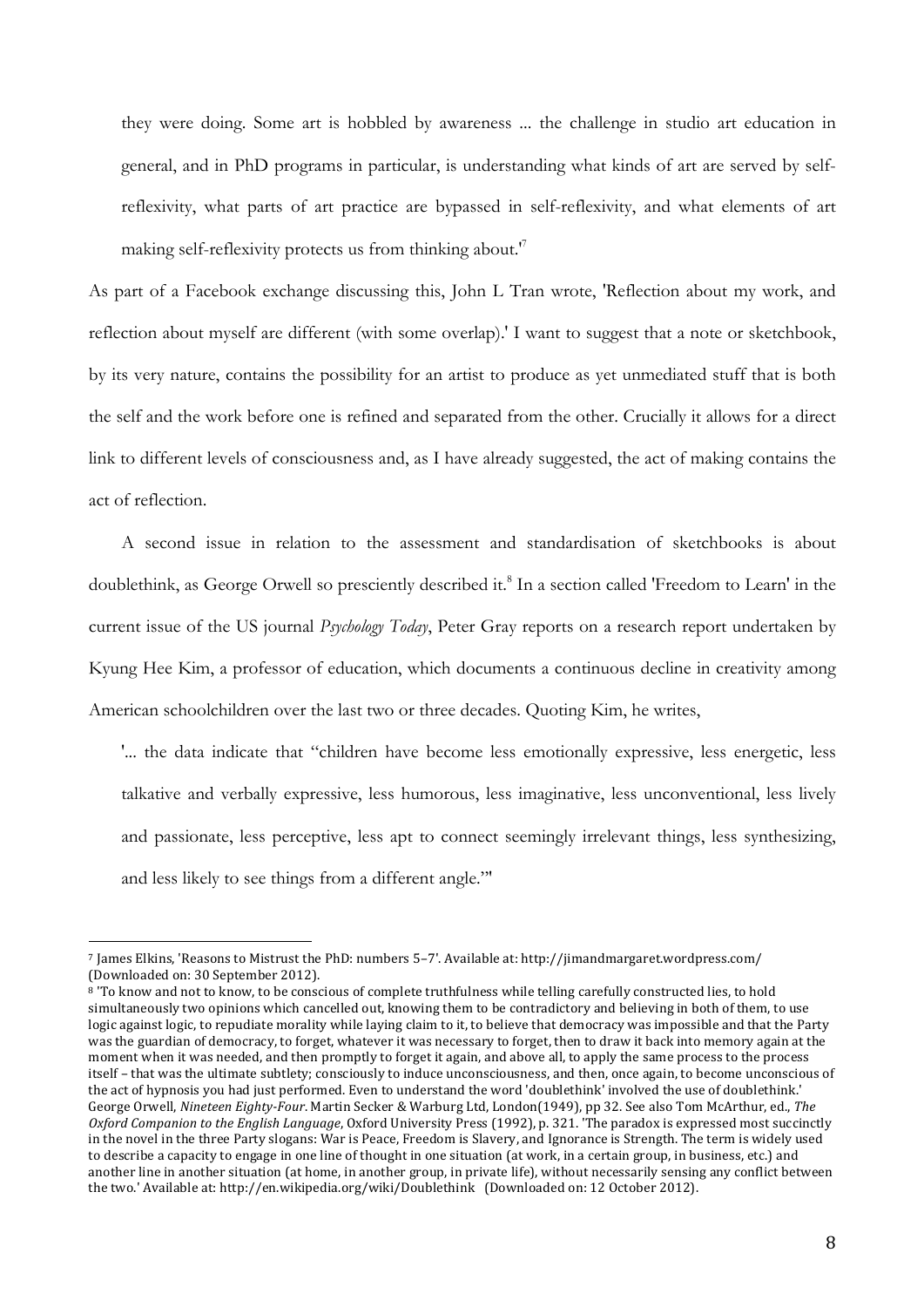Kyung Hee Kim gives evidence to show that there is a direct correlation between this decline in what is identified as creativity and the imposition in state education in the States, as in the UK, of a target culture, with frequent testing that trains state-educated children to think in a behaviourist framework of right and wrong and good and bad. In particular, she notes that the most substantial negative shift is in what is called 'Creative Elaboration, which assesses the ability to take a particular idea and expand on it in an interesting and novel way.' Gray writes

'Creativity is ... stifled by the continuous monitoring, evaluation, adult-direction, and **pressure to conform** that restrict children's lives today. ... we are subjecting children to an educational system ... that punishes children (and their teachers too) for daring to try different routes. We are also, ... increasingly depriving children of free time outside of school to play, explore, be bored, overcome boredom, fail, overcome failure ...' (My emphasis.)<sup>9</sup>

The sketchbook, as you are likely to know if you keep one, is precisely the type of device one might turn to when bored or failing, and allows one to discover that one can challenge one's own doubts through practice, transforming frustration into something creative. This is an essential process for an artist but also for anyone to achieve a sense of one's own agency, an integral quality to a sense of self. The doublethink, therefore, is the desire expressed by educational regulators (government, corporations, some educationalists) for students to be better educated and to identify this through higher grades, while the regulatory system imposed does everything possible to disempower the students; to diminish their sense of independence, agency or ability to learn for and by themselves. Their teachers have been obliged, as Gray observes, to sublimate their own experiential knowledge to that of the testing mechanisms. The verbal annotations in sketchbooks may once have been introduced because they were thought to have educational value in the form of articulated reflection, but now their main purpose may be to relieve the examiners of actually doing the associative and complex thinking that reading someone else's sketchbook requires. They can assess it quicker. In any case, diminishing a

<sup>&</sup>lt;sup>9</sup> Peter Gray, 'Freedom to Learn', *Psychology Today*, September 17, 2012. Available at:

http://www.psychologytoday.com/blog/freedom-learn/201209/children-s-freedom-has-declined-so-has-theircreativity?page=2 (Downloaded on: 27 September 2012).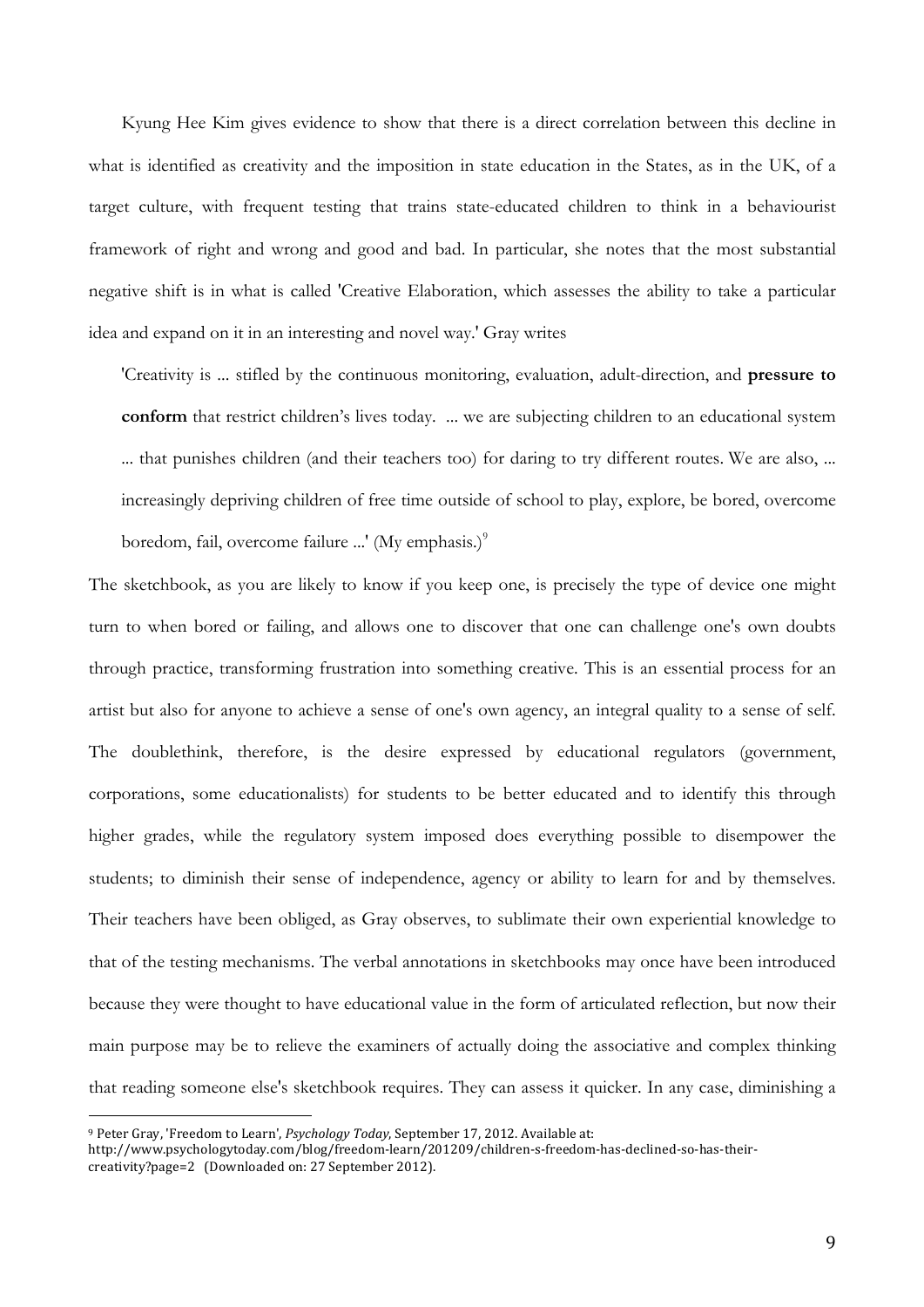student's sense of agency implicitly eradicates the very thing we believe is a Western tradition, freedom of expression and the right to dissent.

This leads me to my third and final issue in relation to the assessment of sketchbooks, linking the personal to the political through the psychological. I want to suggest that our managerialist assessment cultures in education, which are promoted as giving access, consumer choice, and fairness, in fact act as a formidable form of surveillance and regulation. It is repressive and it keeps people in their place. Repeated and 'unreflective' assessment is a psychological invasion of the student's mind which is constantly working, consciously and unconsciously, in its formation of a notion of self. The sketchbook can be an important location for that mucky emerging self/work. The political aspect of this is that, in Britain, regulation through assessment affects both students and teachers in the state sector harder than in the private sector. The higher education system replicates this class division, and this has real implications for ideas about social mobility, art, culture and society.

## **A sketchbook does have no deadline**

One indicator of the ways in which sketchbooks are containers of a mucky emerging self/work is the fact that sketchbooks are frequently left incomplete. Pages towards the end of the book are left empty or, as part of the same refusal to complete, the artist resists conclusion by using the inside cover, cramming stuff in so that it virtually spills into the next book. To conclude a sketchbook would be a kind of death.

I think DW Winnicott, the twentieth century British psychoanalyst, might have understood this last statement. In his book about Winnicott, Adam Phillips records Winnicott's view about analysis: 'The risk was that interpretation in analysis would be formative in a way that actually pre-empted the patient's own half-formed thoughts and feelings. Interpretation could be merely a way of hurrying - on the analyst's behalf - and analysis, like development, was, for Winnicott, about people taking their own time.' Development has no deadline then.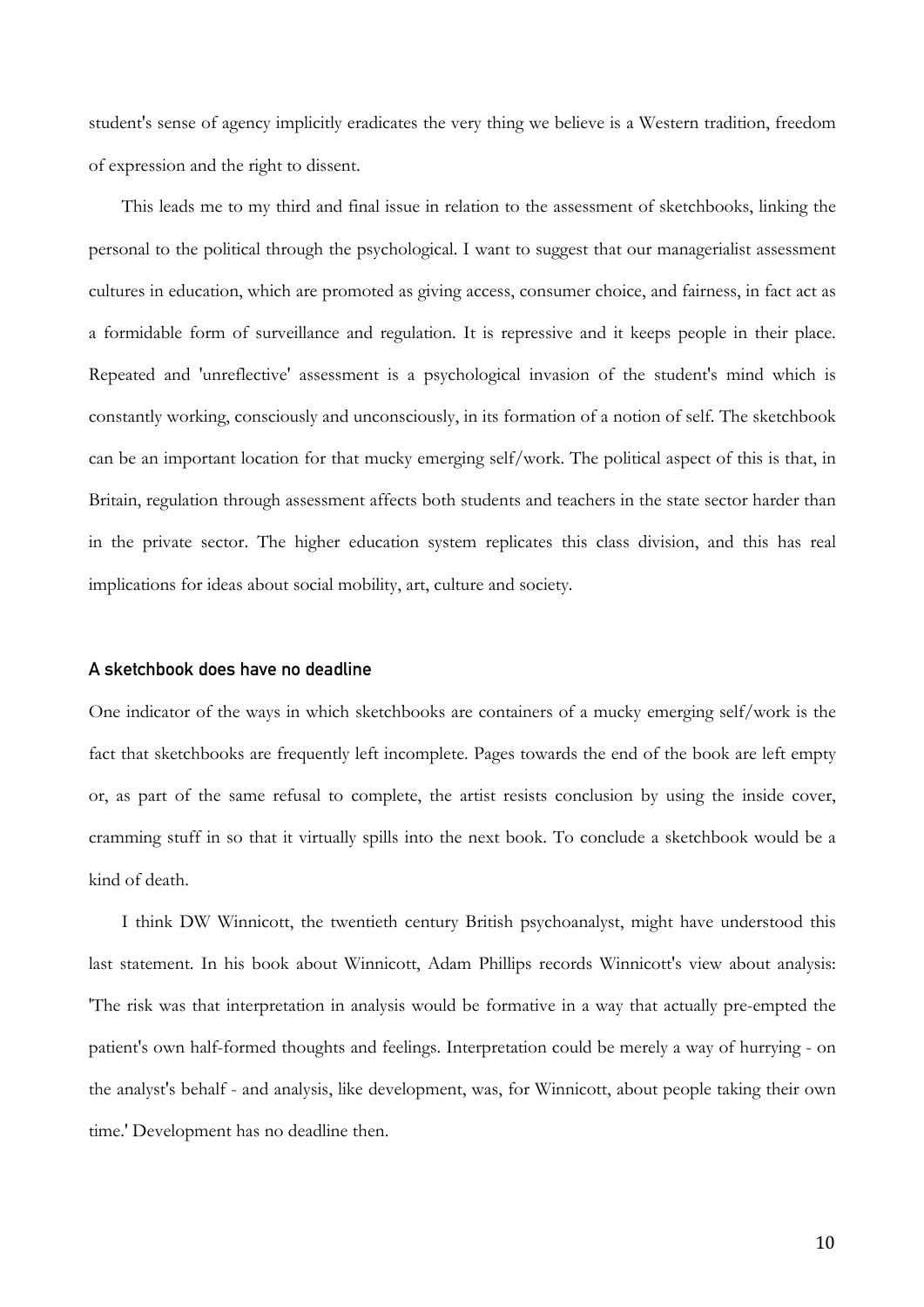Winnicott also considered that 'It was the mother's essential role to protect the self of her infant,' Phillips notes. 'If the mother ... was, herself, intrusively demanding, she would foster a precocious compliance in the child. To manage the demands of the mother, and to protect the True Self of personal need and preoccupation, the child would construct what Winnicott called a False Self.'

While a student is not an infant, and a teacher/lecturer is not a mother, I want to suggest that the education institution, for example in the form of the teacher's comments I discussed earlier and in common with much state education in Britain and the United States, had taken on the role not only of the legislative father in the Lacanian sense, but of the intrusively demanding mother, infantilising the students in the process. The student adopts a False Self, in Winnicott's terms, which prevents creative learning and development. Phillips notes 'that the significant moment [in analysis] was the one in which the patient surprised himself ... A surprise, of course, eludes the expectations made possible by a body of theory. It is a release from compliance.' Producing sketchbooks produces surprises, allowing one to become lost in time. But the mainstream has moved from the mid-twentieth century psychoanalytic perceptions of child development to the cognitive behavioural therapy that now prevails in school as well as for employed and unemployed adults reflected in the language of Human Resources and Welfare to Work programmes. Rather than thinking about relationships as, say, Winnicott or Klein did and, in particular, one's relationship with oneself, we think only about individual behaviour and how to correct it. I am not suggesting that keeping a sketchbook is equivalent to psychoanalysis; but I think we can consider some key qualities of the sketchbook as being analogous. For many of us an essential aspect of one's sketchbook is that it is private: it is a dialogue with oneself (Blanchot is illuminating about a writer's diary in this respect, particularly with regard to the unknown and unidentified space / time of making creative work<sup>10</sup>). As Adam Phillips says, 'one of [Winnicott's] therapeutic aims [was]: to protect the privacy of the self in the making of personal sense and, by the same token, personal nonsense.' <sup>11</sup> Winnicott attempted, he says, 'to establish an analytic setting in which the patient does not undergo authoritative translation - having his unconscious fed back to him, as it were - but is enabled

<sup>&</sup>lt;sup>10</sup> Maurice Blanchot, transl. Ann Smock, *The Space of Literature*, University of Nebraska Press, 1982, pps. 28 - 30.

<sup>&</sup>lt;sup>11</sup> Adam Phillips, *Winnicott*, Penguin London 2007 (orig 1988), pps. 4-14.